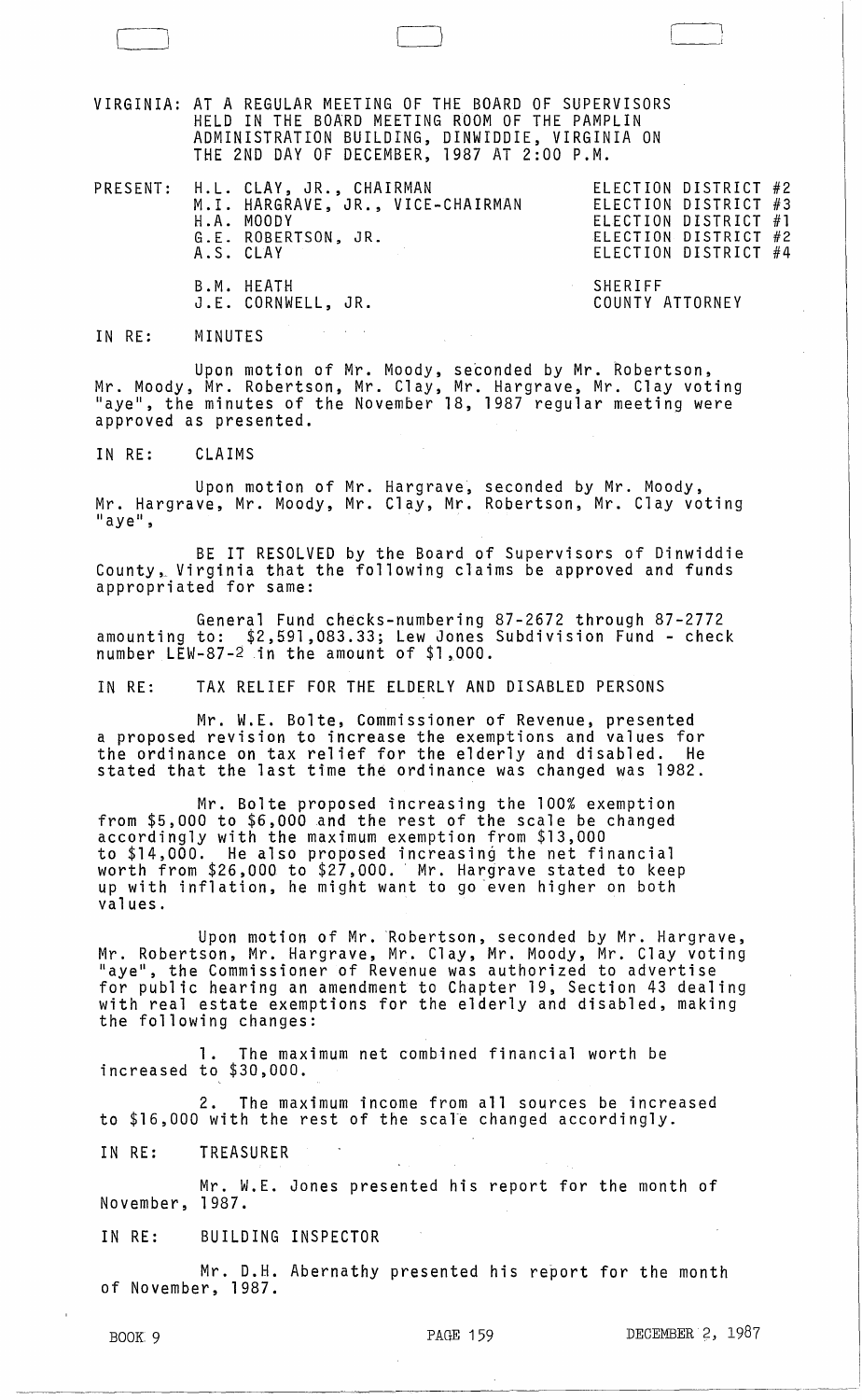IN RE: DARE PROGRAM--DEPUTY ROY HODGES

Mr. Hargrave read a letter from Dr. Richard Vaughn, Superintendent, commending Deputy Roy Hodges for his work in the DARE program in the schools.

IN RE: ANIMAL WARDEN

Mr. L.A. Brooks, Jr., presented his report for the month of November, 1987.

IN RE: CHRISTMAS SHARING FOUNDATION

Mrs. King B. Talley, Director, Dept. of Social Services, gave a brief report on the activities of the Christmas Sharing<br>Foundation.

IN RE: LITTER CONTROL GRANT--TRANSFER OF FUNDS TO OFFICE ON YOUTH & COMMUNITY SERVICES

Mrs. Diane Galbreath, Director, Office on Youth & Community Services, presented a proposal for the use of the 1987-88 Litter Control Grant. The program would be coordinated by the OYCS who would administer the funds to provide educational programs for students in grades K-12. The funds will also be programs for stadents in grades  $R-72$ . The funds will also be<br>used to create community awareness of litter control through<br>community clean-up days, a Clean-Community Christmas parade<br>float, new trash receptacles and signs munity.

Upon motion of Mr. Moody, seconded by Mr. Hargrave, Mr. Moody, Mr. Hargrave, Mr. Clay, Mr. Robertson, Mr. Clay voting "aye", the transfer of the litter control grant funds for 1987-88 in the amount of \$3,734 to the Office on Youth & Community<br>Services was approved.

IN RE: CHRISTMAS PARADE--LIABILITY INSURANCE

Mrs. Diane Galbreath, Director, Office on Youth & Community Services, requested the Board's support in providing liability insurance coverage for the 1987 Christmas Parade. Mrs. Galbreath stated that the cost in previous years had been \$200 which OYCS had been able to pay. This year, the cost will be \$500 for two hours. She added the members of the Commission are covered by the Department of Corrections.

Mr. Robertson asked if this could be covered by the County's self insurance program. Mr. J.E. Cornwell, Jr., County Attorney, stated the insurance covers spectators who may be injured by participants in the parade. He recommended an insurance policy.

Mrs. Galbreath stated she would like to check with other localities to see how they handle insurance coverage.

Upon motion of Mr. Robertson, seconded by Mr. A. Clay, Mr. Robertson, Mr. Clay, Mr. Moody, Mr. Hargrave, Mr. Clay voting<br>"aye", an allocation in the amount of \$250 was approved towards the cost of a policy for *Taability* insurance coverage for the 1987 Christmas parade.

IN RE: INSURANCE CLAIM--WENDEL GIVENS

 $\frac{1}{2}$  ,  $\frac{1}{2}$  ,  $\frac{1}{2}$  ,  $\frac{1}{2}$  ,  $\frac{1}{2}$ 

 $\mathcal{L}(\mathbf{x})$ 

Mr. J.E. Cornwell, Jr., County Attorney, advised the Board that Mr. Weldon Givens 'presented additional information on the insurance claim for Wendel Givens stating he incurred \$169 in actual expenses. His claim, however, is still for the total amount of \$615.

The claim was denied at the November 18, 1987 meeting. Mr. Givens had advised Mr. Cornwell that he wanted to address the Board at this meeting. Mr. Givens was not present.

 $\mathcal{A}^{\pm}$ 

 $\frac{1}{2}$  ,  $\frac{1}{2}$  ,  $\frac{1}{2}$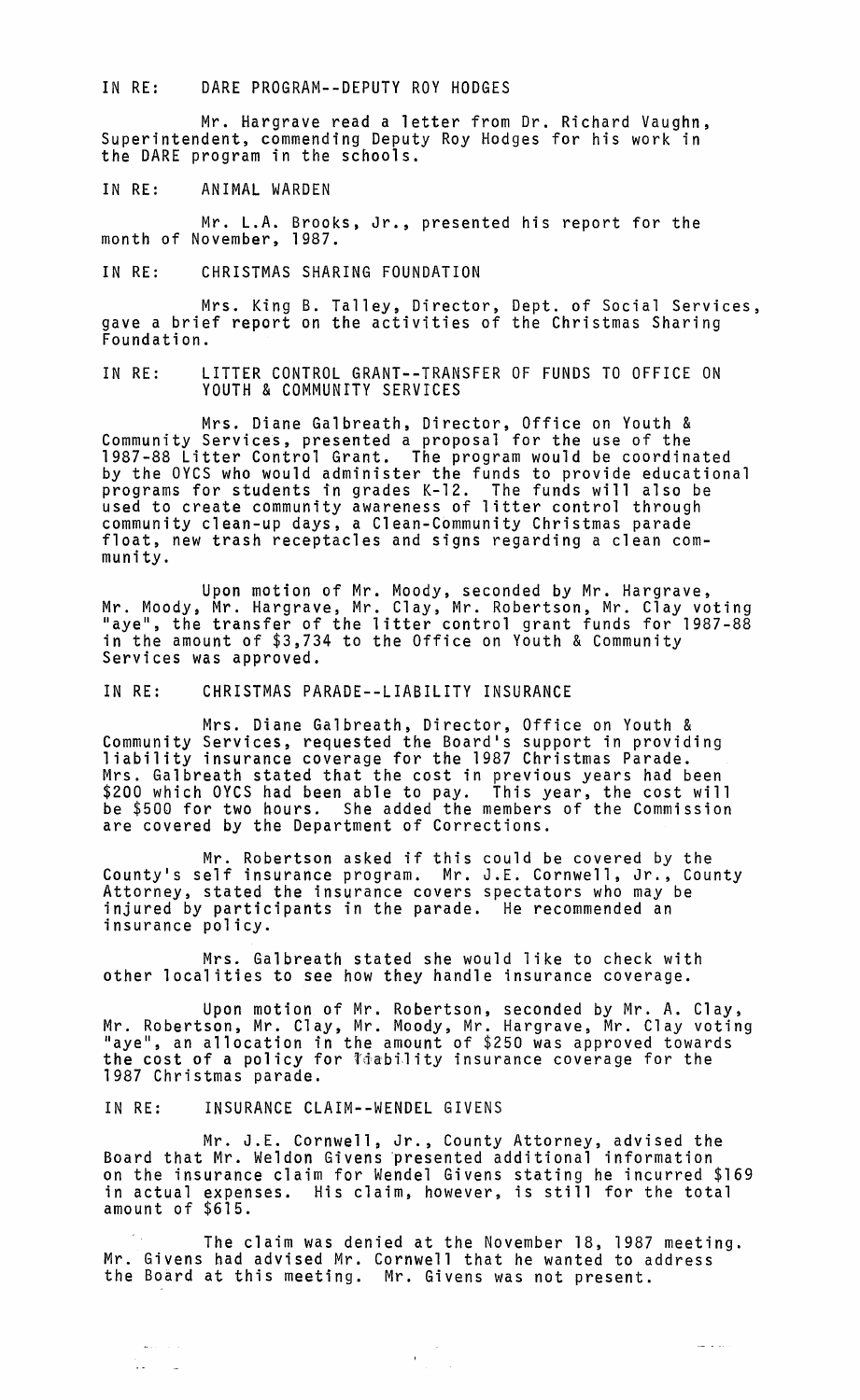IN RE: SELF INSURANCE FUND--TRANSFER FOR 1986-87 CLAIMS

 $\Box$ 

Mrs. Glenice Townsend, Secretary/Account Clerk, presented an itemized account of the claims paid under the County's self insurance program for 1986-87. She ~equested \$19,414.05 be transferred from the Self Insurance Fund to reimburse the General Fund for claims paid.

Upon motion of Mr. Hargrave, seconded by Mr. Robertson, Mr. Hargrave, Mr. Robertson, Mr. Clay, Mr~ Moody, Mr. Clay voting "aye", the transfer of \$19,414.05 from the Self Insurance Fund to the General Fund was approved.

 $\Box$ 

IN RE: VIRGINIA DEPARTMENT OF HIBHWAYS & TRANSPORTATION

Mr. Mac Neblett', Resident Engineer, Va. Dept. of Highways & Transportation, appeared before the Board to answer any questions. He briefly reported on the following:

1. He was continuing to work with Lone Star and the State Police concerning the gravel trucks at the Quarry.

2. Concerning Berrifield Subdivision, the department has run into a problem with the telephone' company on an easement, which will take some time to work out.

3. He will continue to work with the railroad on improving the crossings.

Mr. Hargrave stated the work done On the first section of Rt. 666 looks very good.

Mr. Robertson thanked Mr. Neblett for the cooperation his department has given on problems within hiS district, especially the problem with the traffic light at Thanksgiving.

Mr. H. Clay asked about the status of the speed limit study on Rt. 670. Mr. Neblett stated it was still in the schedule to be done.

Mr. Emery Veazey requested a study be conducted to eliminate the heavy truck traffic using the heavily populated section of Rt. 226 from Sterling Road to Rt. 600. He stated there have been alot of complaints about the wreckless manner in which they are handled. He also stated the 45 MPH<br>speed limit is a little high in that area. He then related an incident he was very upset about where a large truck was following him too close. He stated there have also been other accidents involving gravel trucks in front of and near his home.

Mr. Neblett stated Rti. 226 is a p'rimary highway and it may not be as easy to have posted. Enforcement and education is still needed.

Mr. H. Clay asked if it would help to lower the speed limit. Mr. Neblett stated he would look into it.

Sheriff B.M. Heath asked if it would help to lower the weight limit, allowed. 'Mr. Neblett stated he didn't know ene weight finite afformed. This webfect stated he afan

Mr. Robertson suggested a strong message should go to the truck operators to say either they observe the speed limit or action will be taken to cause them to have to use another route.

IN RE: STREETNAMING AND HOUSE NUMBERING SYSTEM--REVIEW BY PUBLIC

Mr. Roger Hart & Mr. Lowell Scott, R. Stuart Royer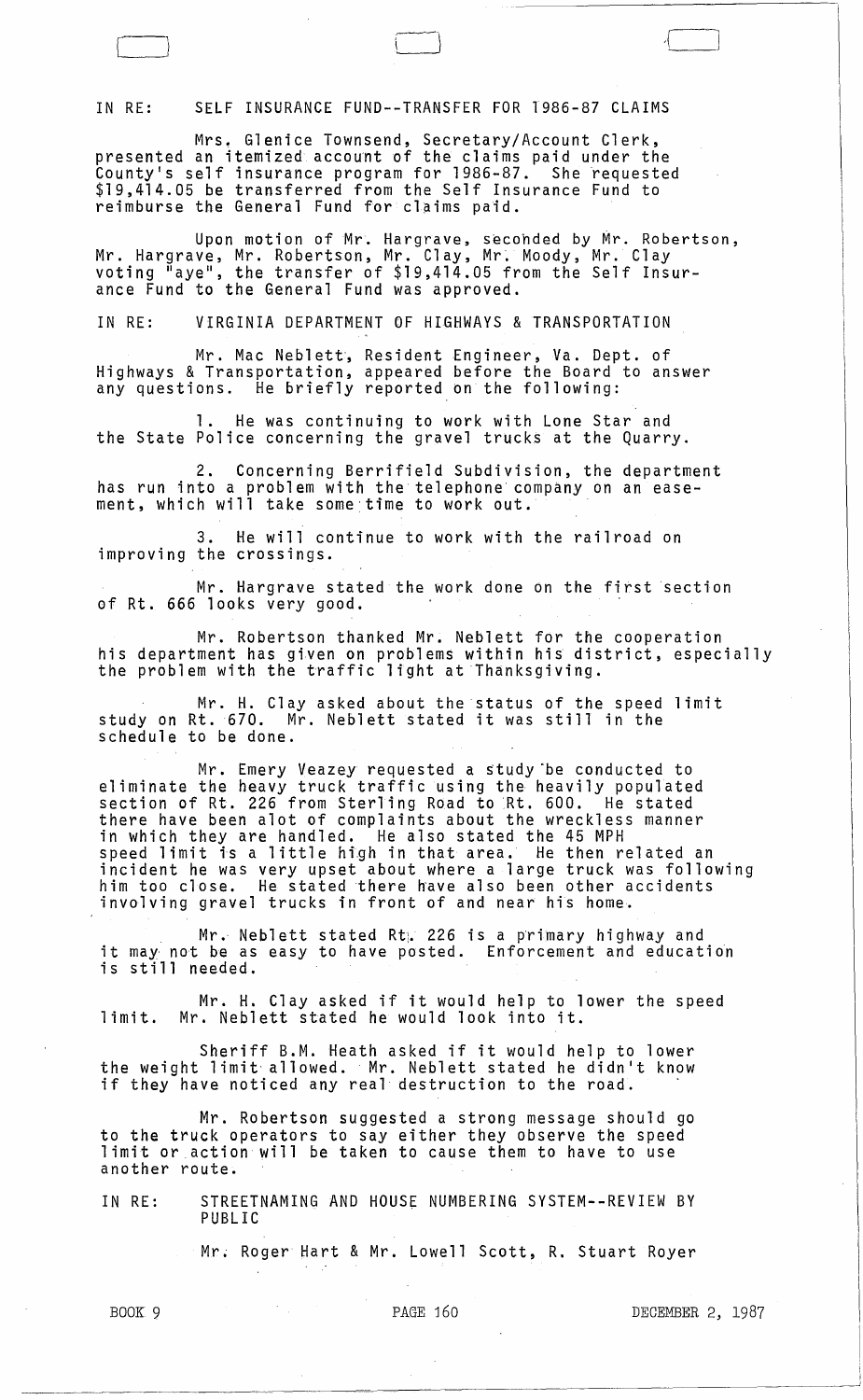& Associates, were present to request approval of the final list of street names for the E911 Emergency Telephone System. Mr. Hart pointed out that approval of the list is needed for any further work to De done.

The County Administrator stated the names have been reviewed and he would recommend they be approved.

Mr. A. Clay stated the citizens should have a chance to review the list. Mr. Hargrave stated he agreed but there should be some guidelines for change.

The County Administrator was instructed to post the list with the maps in the hallway of the Pamplin Building. for review and receipt of public comment for a period of time before the next Board meeting.

IN RE: DINWIDDIE VFD ADDITION & JAIL IMPROVEMENTS

Mr. John Chenault of Chenault & Associates, appeared before the Board to present the final design on the addition to the Dinwiddie VFD and a status report on the plans for the jail improvements. He stated the firehouse addition design is 95% complete. He felt they have taken away some of the frills but still met the basic needs of the department. The revised cost estimate is \$185,000 to \$195,000.

Mr. A. Clay stated he thought they were going to cut out \$25,000.

Mr. Bob Mengel, Chief, Dinwiddie VFD, stated the biggest problem with the membership was a cement floor and cinder block walls without any covering. Mr. Robertson asked wasn't it important to have happy firemen.

Mr. Chenault stated he thought they could panel and cover the floors in the meeting rooms.

Mr. Chenault stated the jail plans are 85% to 95% complete. They are reviewing the plans now with the State Fire Marshal and Department of Corrections. The revised cost estimate is \$145,000 to \$155,000 which includes plumbing fixtures and replacing the boiler. The County Administrator stated if funds are allocated by the General Assembly, the first phase of the jail can be done this year and the second phase, plumbing and boiler, can be budgeted next year.

Mr. Hargrave suggested that complete notes be kept on the meetings with the Fire Marshal and Corrections Department.<br>He also suggested the wall and floor covering for the firehouse He also suggested the wall and floor covering for the firehouse<br>be bid as an option.

IN RE: PUBLIC HEARING--A-87-7--PLAT APPROVAL

 $\hat{\mathcal{L}}_{\text{max}}$  , and

This being the time and place as advertised in the Progress-Index on Wednesday, November 18, and Wednesday,<br>November 25, 1987 for the Board of Supervisors to conduct a November 25, 1987 for the Board of Supervisors to conduct a<br>public hearing to consider for adoption an ordinance to amend Sec. 6 of Article I and Sec. 117 of Article III of Chapter 18 of the Dinwiddie County Code--comp1iance with chapter and compliance with rules of State Health Department and Chapter 21 of this Code.

The Planning Commission recommended approval of the amendment at their October 14, 1987 meeting.

No one spoke for or against this amendment.

Upon motion of Mr. Moody, seconded by Mr. Hargrave,<br>Mr. Moody, Mr. Hargrave, Mr. Clay, Mr. Hargrave, Mr. Clay voting "aye",

BE IT ORDAINED by the Board of Supervisors of Dinwiddie County, Virginia, that the Dinwiddie County Code, as previously

 $\sqrt{1}$   $\sqrt{1}$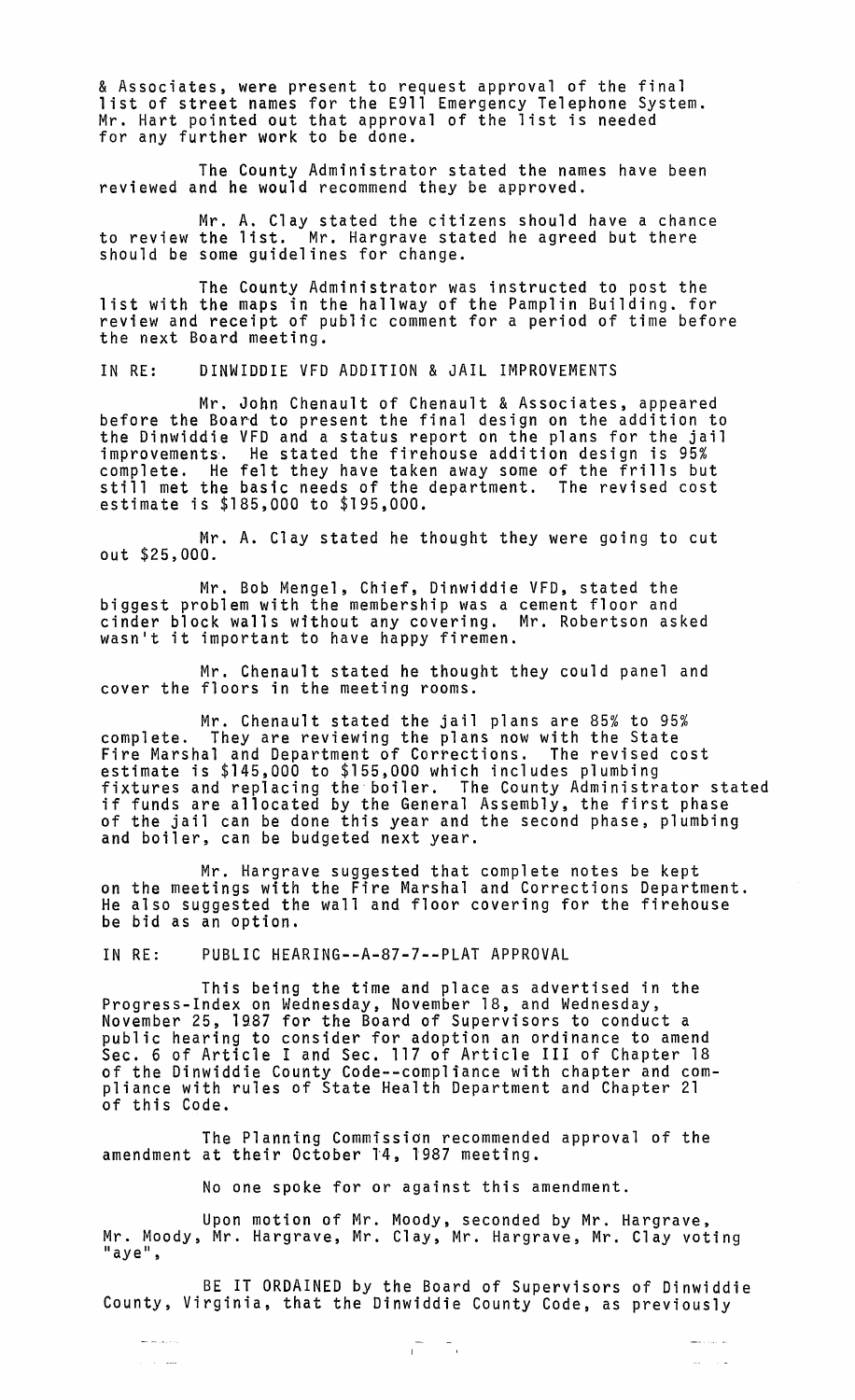adopted and amended, be further amended by the following changes to Section 6 of Article I and Section 117 of Article III of Chapter 18 and in all other respects be reordained:

 $-$  cunl , we can consider the cunl , we can consider the cunl , we can consider the cunl , we can consider the cunl ,  $\sim$ 

I I

That section 18-6 of the Code be deleted and replaced as follows:

Section 18-6. Compliance with chapter.

The regulations set forth in this chapter are hereby<br>adopted for the subdivision of land within the county, and from and after the effective date of the ordinance from which this chapter<br>derives, every owner or proprietor of any tract of land to which these regulations apply who subdivides such tract as provided in these regulations shall conform to the provisions of this chapter and cause a plat of such subdivision developed and prepared in accordance with these regulations, with reference to known or permanent monuments, to be made and recorded in the office of the clerk of the circuit court wherein deeds conveying such land are required by<br>law to be recorded. Any determination concerning the applicability of this ordinance to a division of a parcel of real property shall be made by the agent and no clerk of any court shall file or record a plat of any division of a parcel of real property until such plat<br>has been reviewed and/or approved as required by this chapter;<br>provided that, nothing herein contained shall be construed as pre-<br>venting the recordation venting the recordation of the instrument by which such land is<br>transferred or the passage of title as between the parties to the instrument.

IN RE: PUBLIC HEARING-~A-87-8--COMPLIANCE WITH STATE HEALTH DEPARTMENT REGULAtIONS

This being the time and place as advertised in the Progress-Index on Wednesday, November 18, and Wednesday, November 25, 1987 for the Board of Supervisors to conduct a public hearing to consider for adoption an ordinance to amend Section 6 of Article I and Section 117 of Article III of Chapter 18 of the Dinwiddie County Code--compliance with chapter and compliance<br>with rules of State Health Department and Chapter 21 of this code.

The Planning Commission recommended approval at its October 14, 1987 meeting.

No one spoke for or against the amendment.

Upon motion of Mr. Robertson, seconded by Mr. Moody, Mr. Robertson, Mr. Moody, Mr. Clay, Mr. Hargrave, Mr. Clay voting "aye",

BE IT ORDAINED by"the Board"of Supervisors'of Dinwiddie County, Virginia, that the Dinwiddie County Code, as previously adopted and amended, be further amended by the following changes to Section 60f Article I and Section 117 of Article III of Chapter 18 and in all other respects be reordained:

That Section l8~117 of the Code be deleted and replaced as follows:

Section 18-117. Compliance with rules of state health department and Chapter 21 of this code.

Residential lots to be served by private or individual septic tanks or sewage disposal facilities shall comply with the rules of the state health department and chapter 21 of this<br>code.

IN RE:' PUBLIC HEARING-~A-87-9--GENERALSTANDARDS, SEPTIC SYSTEMS

This being the time and place as advertised in the Progress-Index on Wednesday, November 18 and Wednesday, November

 $\Delta \sim 10^7$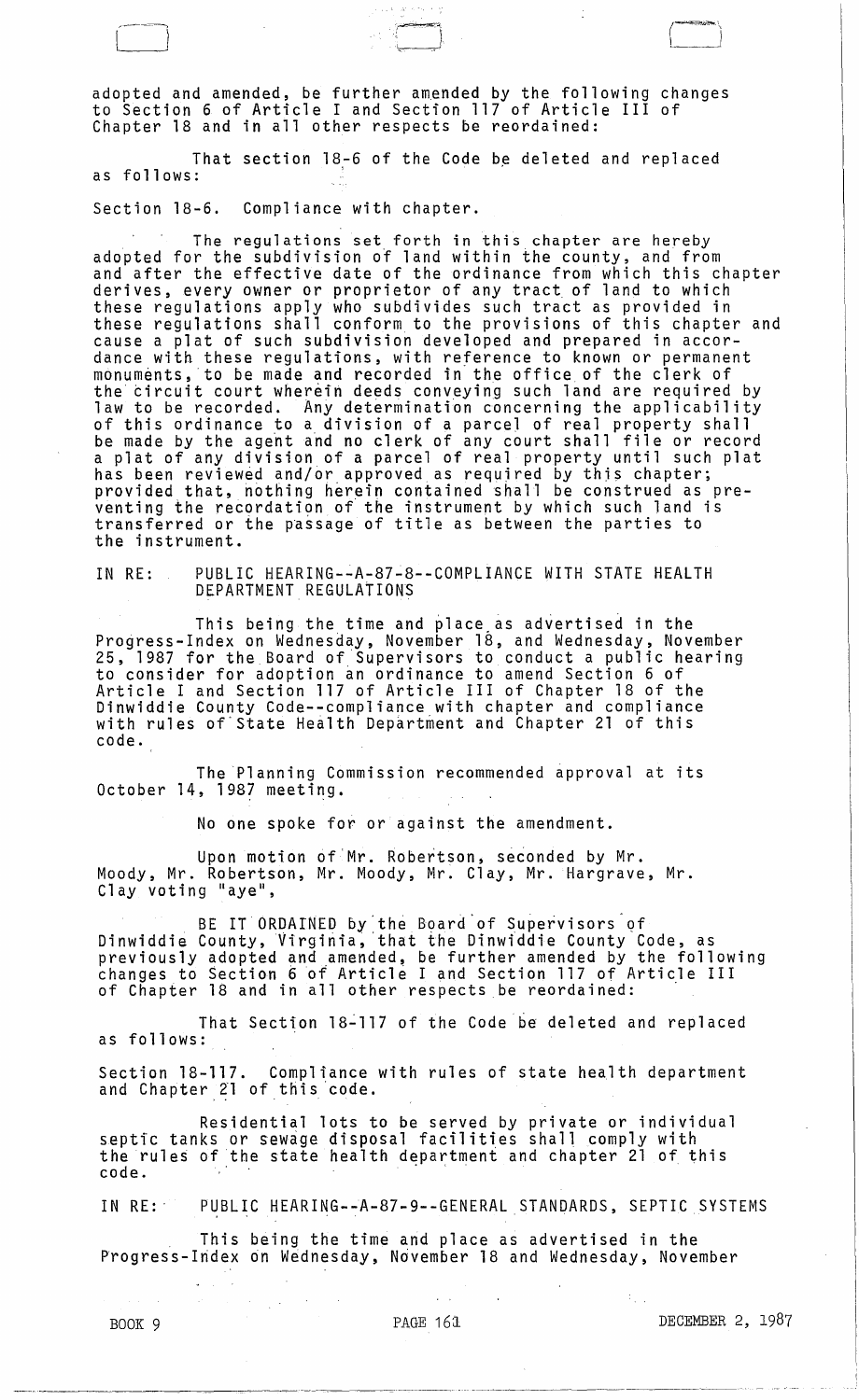25, 1987 for the Board of Supervisors to conduct a public hearing to consider for adoption an ordinance to amend Section 98 of Article IV of Chapter 21 of the Dinwiddie County Code--Genera1 Standards.

The Planning Commission recommended approval at their November 10, 1987 meeting deleting the words "adjacent and contiguous". This would require the reserve area to be on the same parcel.

Mr. Steve Owen and Mr. M.W. Burnette of the Crater Health District were present and spoke in support of the amendment.

Mr. George Robinson stated he was in favor of the amendment but he felt it should be the choice of the landowner.

Mr. Jerry Cook stated he was in favor of protecting the environment. His concern was interpretation of the 100% reserve. He asked about lots next to public water and sewer that may have 75% reserve, whether development should be held up. Mr. Emerson stated anybody next to public water & sewer has the option of extending it.

Upon motion of Mr. Hargrave, seconded by Mr. Moody, Mr. Hargrave, Mr. Moody, Mr. Clay, Mr. Robertson, Mr. Clay<br>voting "aye",

BE IT ORDAINED by the Board of Supervisors of Dinwiddie County, Virginia, that the Dinwiddie County Code, as previously adopted and amended, be further amended by the following changes to Section 98 of Article IV of Chapter 21 and in all other respects be reordained.

That Section 21-98 of the Code be deleted and replaced as follows:

Section 21-98. General standards.

''"'''-..:.~.o)<..~

(a) The type, capacities, location and layout of a privately owned sewage works system shall comply with all recommendations of the authority, the local and state health departments and the state water control board. No permit shall be issued for any individual sewage disposal system employing subsurface soil absorption facilities or other approved methods of sewage disposal where the area of the lot is less than that provided for in Chapter 22 of this Code. No septic tank or cesspool shall be permitted to discharge to any natural outlet.

(b) In addition, to any other provision of this Code all septic systems or other individual sewage disposal systems<br>employing subsurface soil absorption facilities shall have available thereto sufficient unused reserved area to construct a secondary system in equal size to the primary system for use in the event the primary system fails. All septic systems or other individual sewage disposal systems employing subsurface soil absorption facilities with the reserve area herein required shall be located upon the same lot or parcel of land as the structure to be served by said system.

IN RE: PUBLIC HEARING--A-87-10--Z0NING DISTRICT A-R

This being the time and place as advertised in the Progress-Index on Wednesday, November 18, and Wednesday, November 25, 1987 for the Board of Supervisors to conduct a public hearing to consider for adoption an ordinance to amend Sec. 95 of Article IV of Chapter 22 of the Dinwiddie County Code-- Purpose; applicability of other ordinances, etc.

The Planning Commission recommended approval of this amendment at its October 14, 1987 meeting.

Mr. Jim Cornwell, County Attorney, stated it had been brought to their attention that there may be a problem with Sections 78,79 and 96 of Chapter 21 and the effect on the A-R

 $\begin{pmatrix} \sigma & \sigma & \sigma \\ \sigma & \sigma & \sigma \\ \sigma & \sigma & \sigma \end{pmatrix}$ 

 $\tau_{\rm{eff}}=0$ أوالمحافظة والمستعفية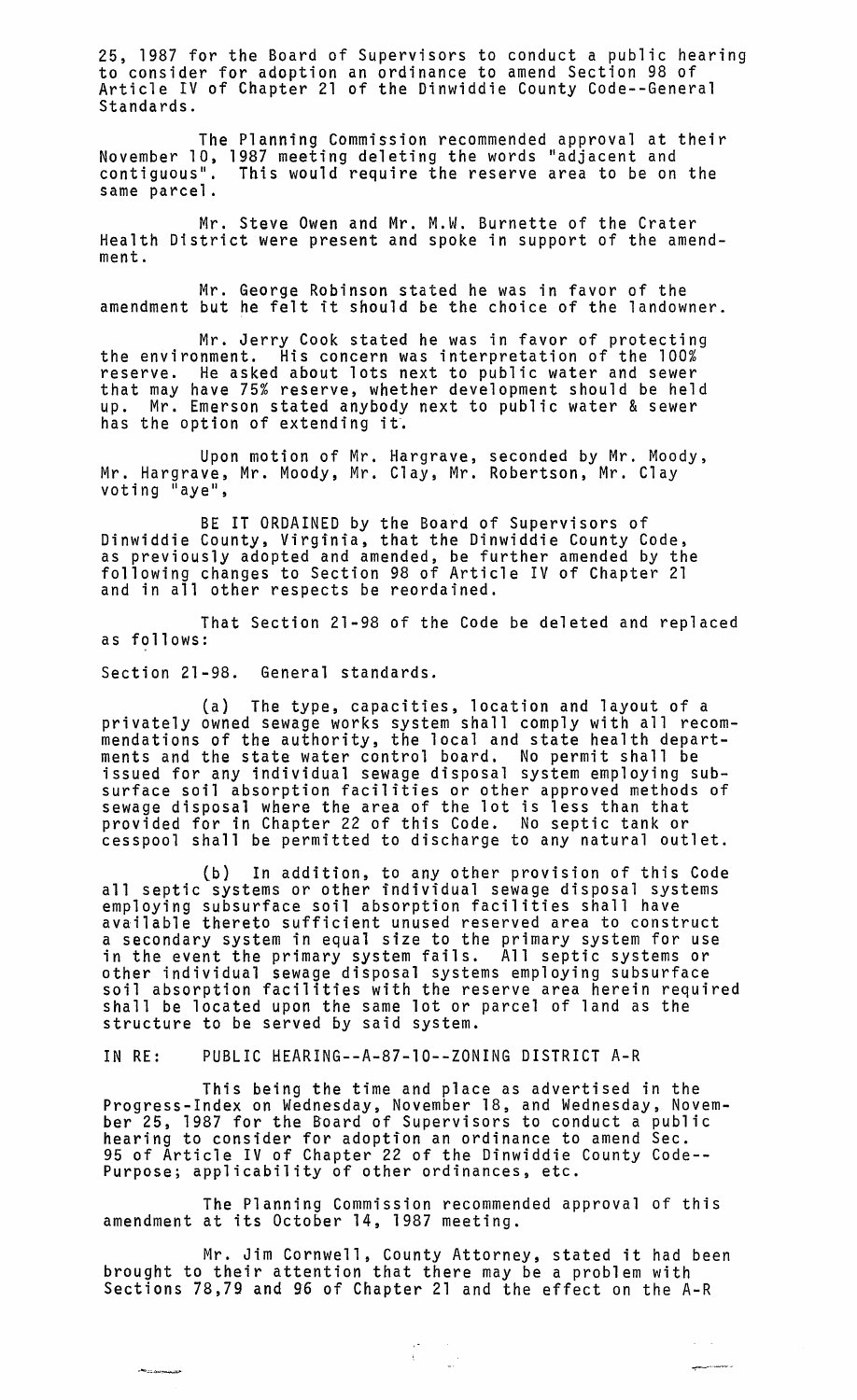BOOK 9 **PAGE 162** DECEMBER 2, 1987

 $\begin{array}{c} \hline \end{array}$ 

## district. A-R requires 2 acre lot sizes.

 $\Box$ 

Mr. Joe Emerson, Director of Planning, recommended that the Board may want to wait until an issue arises.

Upon motion of Mr. Robertson, seconded by Mr. A. Clay, Mr. Robertson, Mr. Clay, Mr. Moody, Mr. Hargrave, Mr. Clay voting<br>"aye",

 $\setminus$ 

BE IT ORDAINED by the Board of'Supervisors of Dinwiddie County, Virginia, that the Dinwiddie County Code, as previously adopted and amended, be further amended by the following changes to Section 95 of Article IV of Chapter 22 and in'all other respects be reordained:

That Section 22-95 of the Code be deleted and replaced as follows:

Sec. 22-95. Purpose; applicability of other ordinances, etc.

The purpose of the agricultural, rural residential, A-R district is to encourage continued agricultural and forest uses, protect environmentally and ecologically sensitive areas and preserve the natural beauty of rural areas of the county where urban services' (i.e. water and sewer mains, etc.) are not planned. At the same time, the district is intended to provide development flexibility by allowing for spacious residential development for those who choose to live in a rural environment. All subdivision proposals will be carefully reviewed· prior to granting an A-R classification to ensure that the proposal is compatible with the surrounding environment and existing land uses. All county ordinances will be in full effect in this district. Should a central water/sewer system be constructed, it shall meet the minimum standards and requirements promulgated by the Dinwiddie County Water Authority and appropriate state regulatory agencies.

IN' RE: PUBLIC'HEARING--A-87-ll-~MOBILE'HOME PARKS

This being the time and place as advertised in the Progress-Index on Wednesday, November 18 and Wednesday, November 25, 1987 for the Board of Supervisors to conduct a public hearing to consider for adoption an ordinance to amend Sec. 238 of Article V of Chapter 22 of the Dinwiddie County Code-- Requirements 'for Mobile Home Parks.

Mr. Joe Emerson, Director of Planning, reviewed the amendment and the action taken by the Planning Commission which amenument and the action caken by the flaming commission milen the ordinance and the basic reasons for the new guidelines: the ordinance and the basic reasons for the new guiderines.<br>1. the ordinance has not been updated since it was adopted<br>in the 1960's. 2. The localities surrounding Dinwiddie County<br>have recently adopted stricter guidelines have recently adopted stricter guidelines toward mobile homes,<br>causing an influx of mobile homes into Dinwiddie County. The County under its present guidelines, is open to substandard mobile home park development. 3. To insure that when a mobile home park is constructed, it is designed with accessibility for fire and rescue vehicles, with proper spacing and utilities for the occupants of the park and is a development that will complement the community.

Mr. Robertson asked about permits already issued. If they haven't begun construction, they must comply with the new ordinance. He also asked if those individuals who hold permits and haven't used them will be notified. Mr. Emerson stated they would be told when they apply for a building permit.

Mr. Ernest Harrison, representing Monwyn Trailer Park, raised the following concerns:

1. He stated he had spoken with the Attorney General's office on Item 10 concerning collecting information on each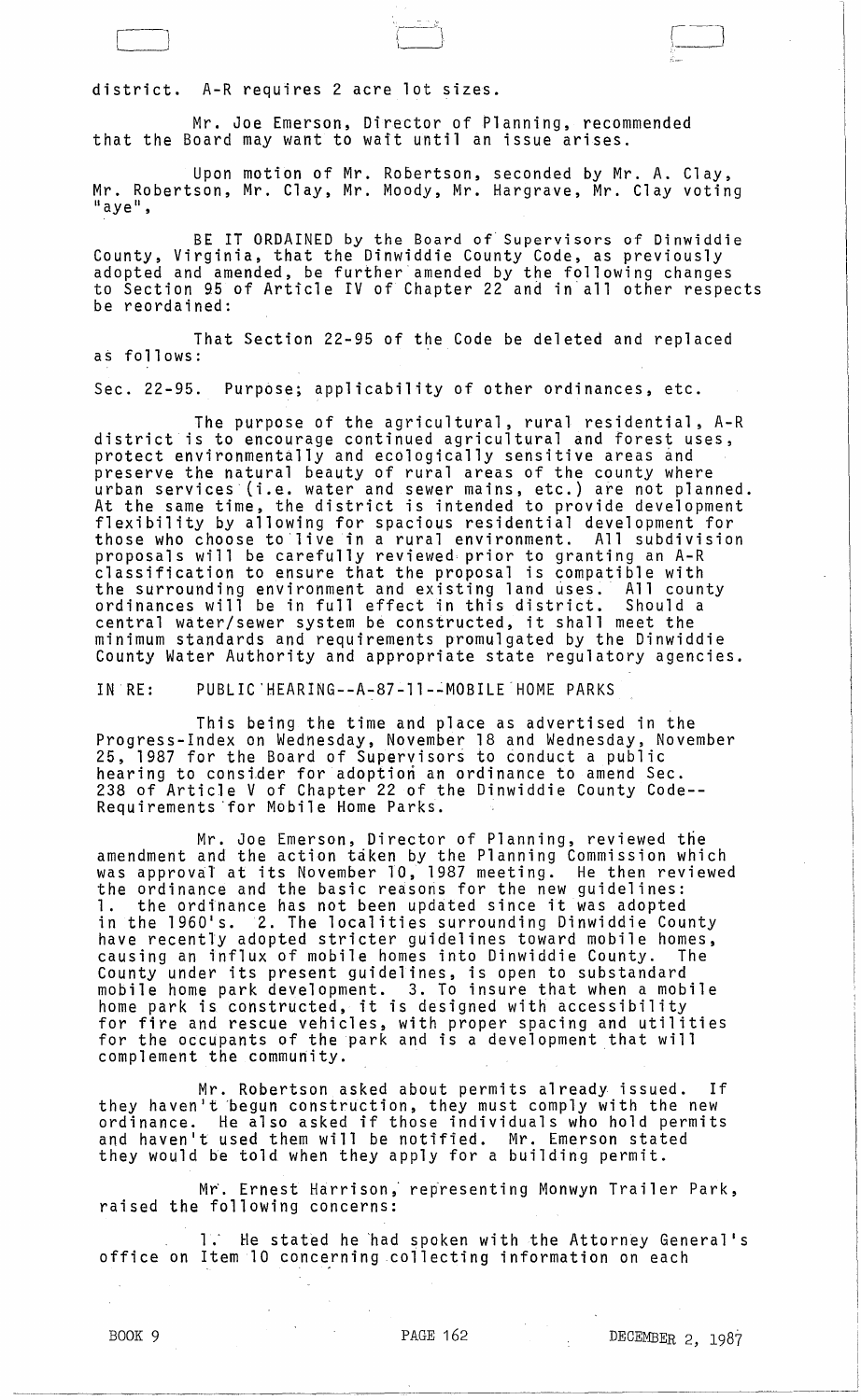individual mobile home. He stated he did not want to be in violation of privacy. He asked that action be postponed until he receives an opinion.

2. He stated Mr. Emerson spoke in generalities about what would be enforced on expansion of a park.

3. He felt 7500 sq. ft. was adequate for lot sizes.

4. He did not see the need for a minimum of 15 acres for a park.

Mr. Jim Cornwell, County Attorney, stated that an individual has the right to appeal to the Board of Zoning Appeals and the Board of Supervisors. The Zoning Administrator was left discretion on Item #15 to be able to provide some relief for individuals.

After a lengthy discussion, the following changes were agreed upon:

1. Item # 6 - add "secondary road standards";<br>2. Item #15 - change languate to require addi Item  $#15$  - change languate to require addition only to conform. 3. Minimum lot size shall be 8500 sq. feet with no lot line less than 85 feet in length;

4. Item #18 - All lot numbers shall be in conformance with E911 Emergency System.<br>5. Minimum between mobile homes shall be 25 feet.

Mr. Robertson asked about action on Item #10. The County Attorney felt the ordinance could be adopted first and county Attorney fert the ordinance courd be adopted first. common practice among apartment complexes. Mr. Emerson stated it was already required by the Commissioner of Revenue.

Upon motion of Mr. Hargrave, seconded by Mr. Robertson, Mr. Hargrave, Mr. Robertson, Mr. Clay, Mr. Moody, Mr. Clay voting<br>"aye",

BE IT ORDAINED by the Board of Supervisors of Dinwiddie County, Virginia, that the Dinwiddie County Code, as previously adopted and amended be further amended by the following changes to Section 238 of Article V of Chapter 22 and in all other respects be reordained:

That Section 22-238 of the Code be deleted and replaced as follows:

Section 22-238. Requirements for Mobile Home Parks.

This section is intended to encourage site development<br>for mobile home parks in accordance with sound planning principals,<br>and to prevent detrimental effects to the use of development<br>of adjacent properties. A mobile home addition to a zoning permit and certificate of occupancy, a conditional use permit issued by the Board of Supervisors. Each conditional use permit may require additional requirements not herein set forth due to the characteristics of the property and/or adjacent property.

Operators of such parks shall comply with the following development standards for all mooile home parks:

1. All mobile home parks shall have a landscaped, or wooded setback line of fifty (50) feet from any highway or public road right-of-way or seventy-five (75) feet set back from the center line of any highway or public road, which ever distance is greater.

2. Each mobile home park shall have at least twenty- five (25) feet of open space abutting all adjoining property owners and shall be contained within a board fence, evergreen hedge or screen which shall be a minimum of eight (8) feet in height or

 $\sim$   $\sim$   $\sim$   $\sim$   $\sim$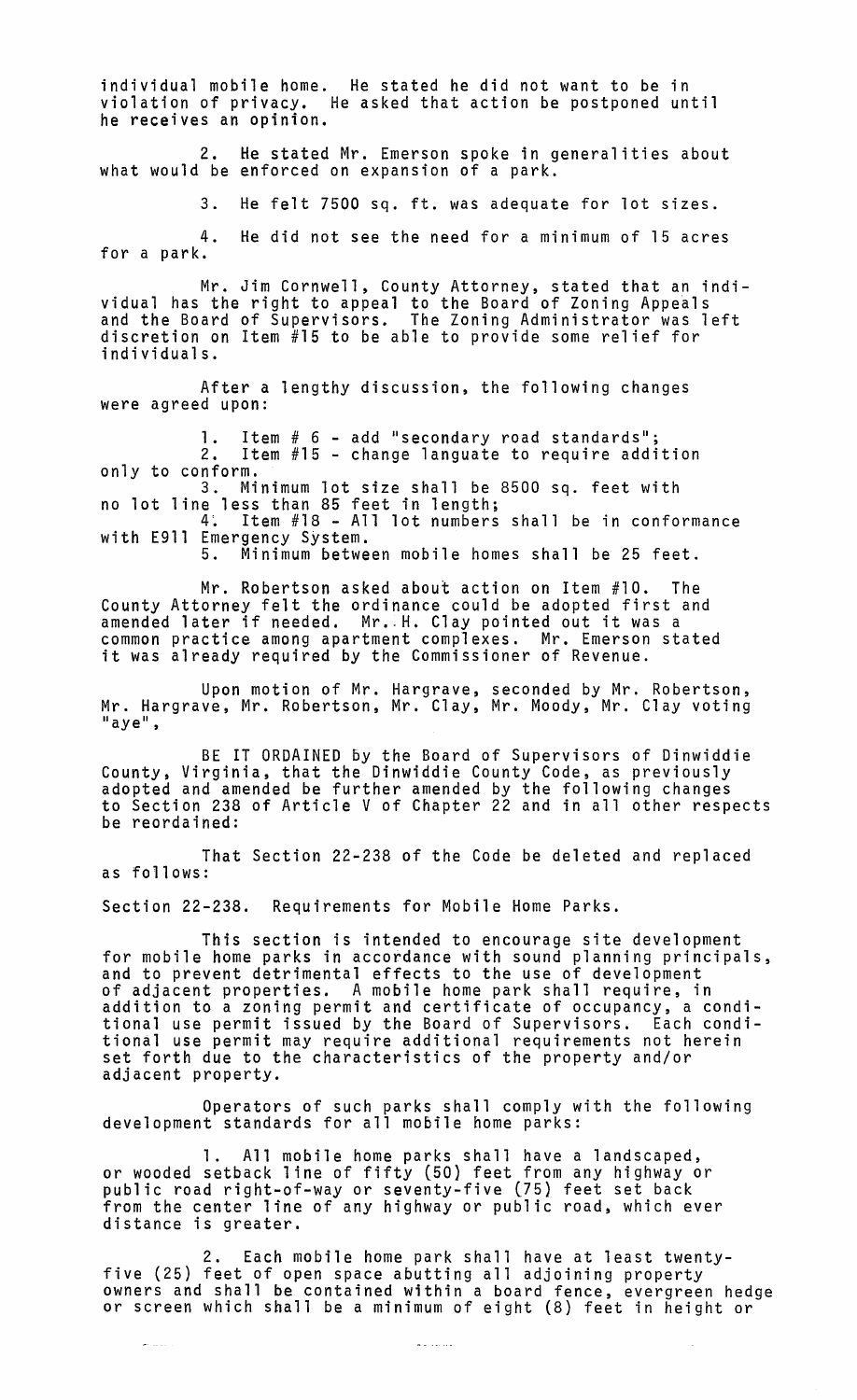of sufficient density to screen the site from adjacent properties.<br>All borders shall be maintained properly in compliance with the intent of this requirement. No fence, hedge or screen need be constructed abutting any highway or public road provided para-<br>graph one of this section is complied with.

l 1 *. r----}* ~]

3. All ingress and egress shall be to the required standards of the Virginia Department of Transportation.

4. The minimum size of any mobile home parks shall be fifteen (15) acres.

5. No mobile home site shall be offered for sale or sold.

6. Streets within the mobile home park must be constructed to the specifications of the Virginia Department of Transportation (i.e. secondary road standards). Proper storm water management design will be applied, with drop inlets (storm drains) for drainage where necessary. Area for streets will be independent of mobile home space area.

7. All utility lines shall be underground, including electrical wiring and telephone lines.

8. A minimum of ten (10} percent of the gross land area of the mobile home park shall be reserved for recreational and open space uses. This area must be for recreational purposes.

9. All fuel tanks will be concealed except for necessary ventilation.

10. The mobile home park operator shall maintain a register for each mobile home lot for at least the previous two (2) years; such register shall be available at all times for inspection by law enforcement officers, public health officials, and other state and local officials and representatives whose duties necessitate acquisition iof the information contained in such register and shall contain:

a: The names of each mobile home owner and occupants. b. The dates of arrival and departure of each mobile home on each mobile home lot;

c. The name, make and serial number of the mobile home;

d. The license number of each mobile home and motor vehicle;

An updated copy of such register shall be filed each<br>year in March with the Dinwiddie County Sheriff's Department, year in March with the Dinwiddie County Sheriff's Department,<br>the Dinwiddie County Department of Planning and Community Development, and the Dinwiddie County Commissioner of Revenue.

11. Mobile home park owners/operators must create a set of rules and regulations for his/her park. Such rules and regulations shall be enforced by the owner/operator. A copy of these rules and regulations shall be filed in the office of the Dinwiddie County Sheriff's Department and the Dinwiddie Co. Department of Planning and Community Development.  $\,$ 

12. Refuse shall be the responsibility of the owner ,of the property to collect or contract for collection on a frequency of not less than twice weekly of all garbage, refuse and rubbish. Collection may be on a lot by lot basis or by a centralized box system. The storage and disposal of refuse must be handled in such a manner as to create no health hazards, rodent harborage, insect breeding areas, accident or fire hazards or air pollution.

13. Before an application for a permit for the construction of a mobile home park shall be approved by the Board of Supervisors,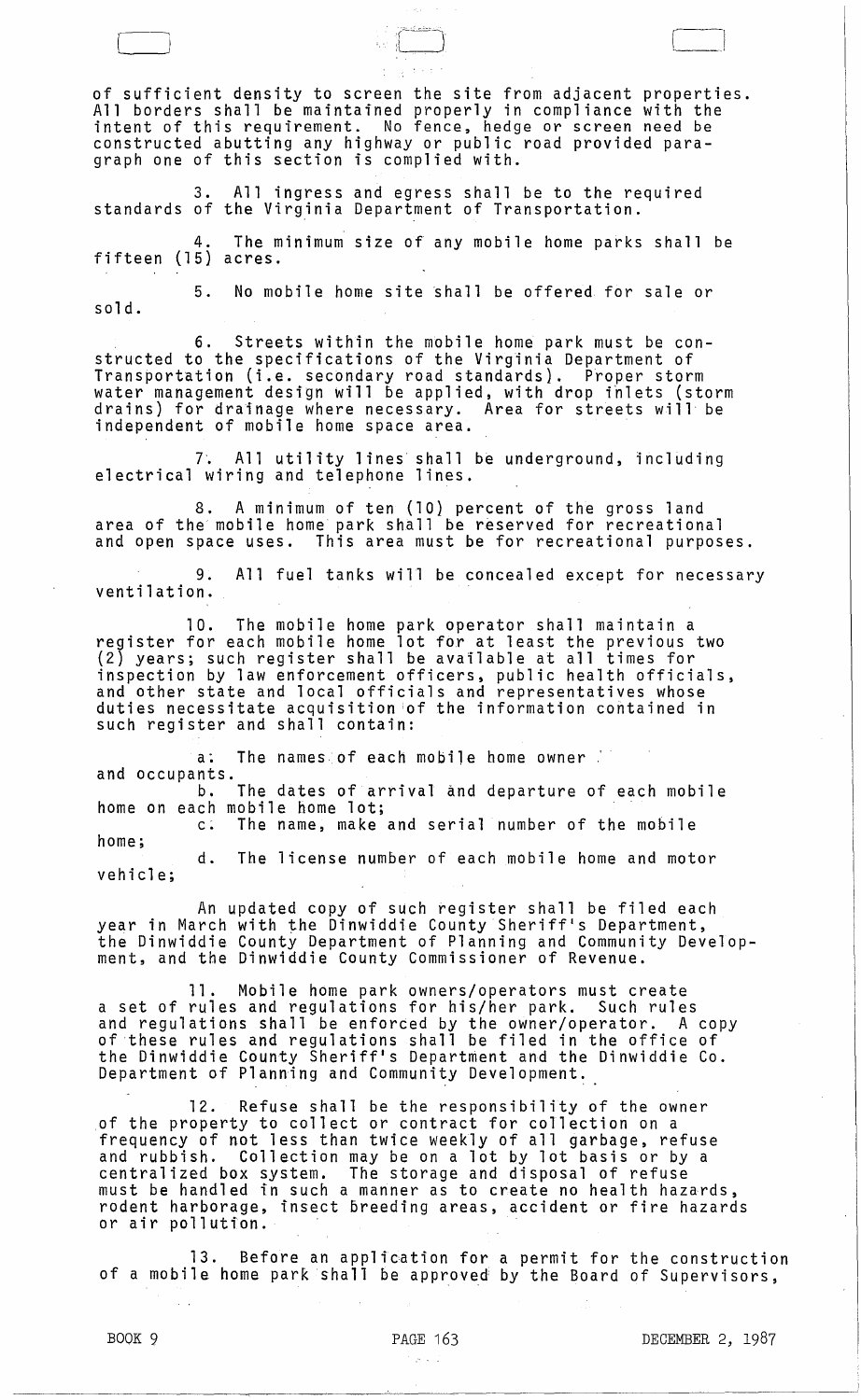the applicant shall, in lieu of construction, furnish cash escrow or a performance bond in an amount calculated by the Board of Super- visors to secure the required improvements in a workmanlike manner and in accordance with established or approved specifications and construction schedules, which bond shall be payable to and held by<br>the County. The mobile home park's plans, construction schedule, and amount of bond shall be re-evaluated by the Board of Supervisors at least once every year to insure compliance with the requirements of this ordinance.

In lieu of bond, development may be presented for inspection in completed form. At this time, if complete to all applicable standards, a certificate of occupancy shall be issued by the Dinwiddie County Building Inspector.

14. Mobile home park site plan development shall follow procedure and approval as set forth for subdivisions in Section 18 of the Code of Dinwiddie County.

15. No existing mobile home park shall be enlarged or extended unless the addition to the park is made to conform to all requirements for a new mobile home park.

16. No mobile home permits will be issued for a mobile home park until development standards are met, either by completion of plan or by bond. No mobile home permits will be issued until a certificate of occupancy is issued to the park by the Dinwiddie County Building Inspector.

17. Minimum lot size for mobile home lots shall be eighty-five hundred (8,500) square feet, with no lot line less than eight-five (85) feet in length.

18. Every mobile home space shall have all corners clearly marked and shall be designated a number, which shall be clearly visible from the roadway. These numbers shall be assigned in accordance with the 911 Emergency System.

19. Each mobile home space shall be directly accessible from an approved internal park street. No direct access to mobile home spaces from public streets shall be permitted.

20. Parking shall be provided at the minimum rates of two (2) paved spaces for each mobile home space. Such parking shall be conveniently located to mobile home spaces.<br>Each parking space shall be ten (10) feet by twenty (20) feet.

21. Each mobile home lot shall have a patio, the minimum size not less than two-hundred (200) square feet, convenient to the entrance of the mobile home.

22. Each mobile home lot shall be provided with individual water and sewer connections. All water and sewer lines shall be constructed with the approval of the Dinwiddie County Water Authority. Mobile home parks will only be allowed in areas served by the Dinwiddie County Water Authority. All water lines shall be at least twenty-four (24) inches below the surface of the ground to prevent freezing and shall have a cut off valve below frost depth; such valves shall be other than a stop and waste cock valve. All mobile home park water and sewer lines shall" be approved by the Dinwiddie County Water Authority in the same manner as subdivision systems. (By an authorized signature on a plat of the mobile home park.)

23. All mobile homes will be parked on a bed of gravel or crushed stone two (2} inches in depth.

24. Each mobile home shall front on, but be set back twenty (20) feet from an internal mobile home park street, road, or right-of-way.

25. Individual mobile homes shall be situated so that there is a minimum of twenty (20) feet between mobile homes.

26. Each mobile home shall be provided with<br>  $\frac{1}{2}$ 

- 30.00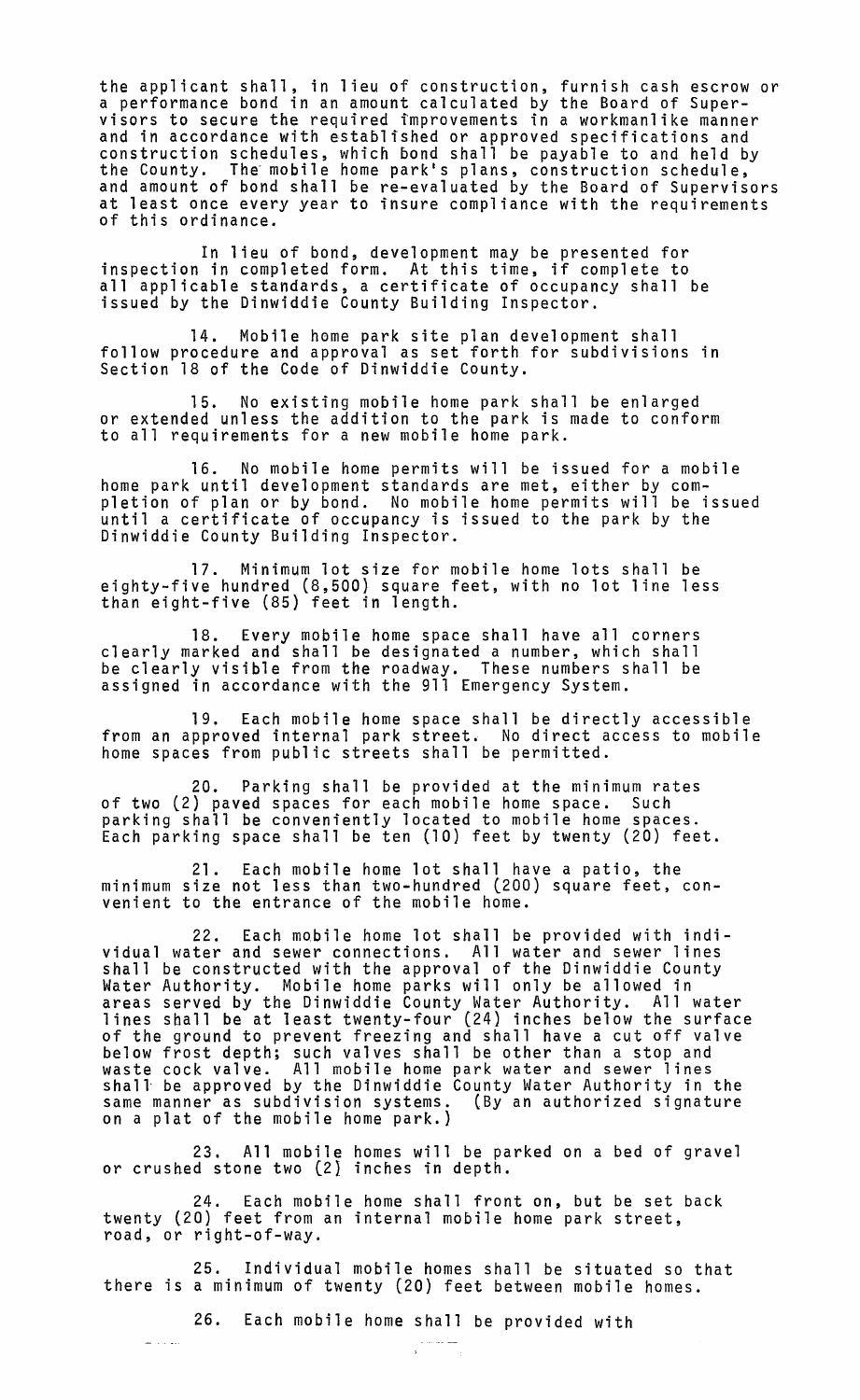individual electrical service pedestals (meter and post).

27. The open space beneath each mobile home shall be skirted with approved material in accordance with the requirements of the administrator.

[-I [--] C-1

28. All hitches will be concealed.

29. Mobile homes permitted in mobile home parks shall be ovar forty (40) feet in length, shall meet the requirements set forth in the A.N.S.I. A1l9.l "Standard for Mobile Homes" or its revisions, and shall be intended for permanent single-family residential use (one story only, not to exceed 35 feet in height, one per lot and not to be constructed to include any other residential structure or allow more than one family in one mobile home}. The mobile homes shall conform to the building official's code administrator's (B.O.C.A.) Code and other codes adopted<br>by the County.

IN RE: PUBLIC HEARING--A-87-12-- MOBILE HOME ORDINANCE

This being the time and place as advertised in the Progress-Index on Wednesday, November 18, and Wednesday, November 25, 1987 for the Board of Supervisors to conduct a public hearing to consider for adoption an ordinance to amend Chapter 22 of the Dinwiddie County Code to add to Article IV, Section 22-78, Special Conditions for travel/mobile homes.

No one spoke for or against the amendment.

Upon motion of Mr. A. Clay, seconded by Mr. Hargrave, Mr. Clay, Mr. Clay, Mr. Clay, Mr. Clay<br>voting "aye", Mr. Moody, Mr. Robertson, Mr. Clay

BE IT ORDAINED by the Board of Supervisors of Dinwiddie County, Virginia, that the Dinwiddie County Code, as adopted January 1, 1987, be amended,. by the following change to Section 22-78 of Article IV, and in all other respects be reordained:

That Section 22-78(2} of the Code be deleted and replaced as follows:

(2) (For purposes of this section) land owner shall be defined as including the lawful owner or owners of real estate, their spouse, and immediate family; immediate family shall. include children, parents, grandparents, grandchildren, brothers and sisters of the land owner and their spouse.

IN RE: PUBLIC HEARING--A-87-l3--VICIOUS DOGS

This being the time and place as advertised in the Progress-Index on Wednesday, November 18, and Wednesday, November 25, 1987 for the Board of Supervisors to conduct a public hearing to consider for adoption an ordinance to amend Sec. 4-18 of Article II of Chapter 4 of the Dinwiddie County<br>Code, vicious dogs running at large.

No one spoke for or against the amendment.

Upon motion of Mr. A. Clay, seconded by Mr. Hargrave, Mr. Clay, Mr. Hargrave, Mr. Clay, Mr. Clay .<br>voting "aye",

BE IT ORDAINED by the Board of Supervisors of Dinwiddie County, Virginia, that the Dinwiddie County Code, as previously adopted, be amended by the following change to Section 4-18 of Article II and in all other respects be reordained:

That Section 4-18 of the Code be deleted and replaced as follows:

Sect. 4-18. Vicious dogs running at large.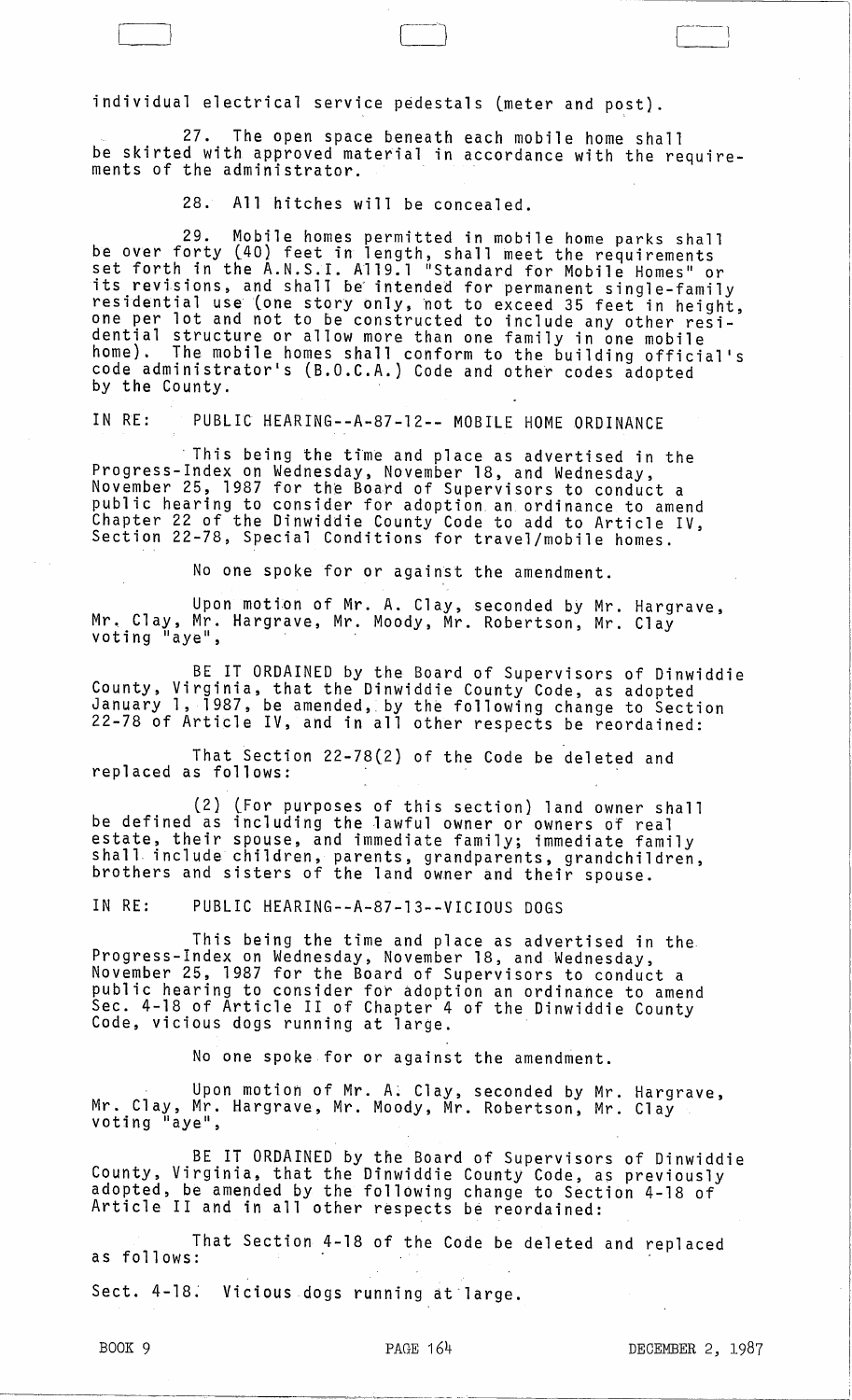(a) It shall be unlawful for the owner of a dangerous, destructive or vicious dog to permit or allow such dog to run at large, as defined in section 4-17(a), within the county. Any<br>dog that has been known or should be reasonably known to the owner to attack or attempt to attack or injure any person, animal or fowl, or to damage or destroy anything of value, when such attack and/or injury or damage is not upon the property of and/or in defense of the owner's person or property, shall be termed a dangerous or vicious dog. Such dog shall be kept confined upon<br>the premises of the owner, and if removed from the premises, shall be secured by a leash in the hands of a person able to control such dog, or shall be confined inside a vehicle or cage. The animal warden shall keep a list of all attacks or damage done by any dog discovered or reported to him and shall inform the owner of such dog of such report. Proof of a prior attack, or attempt to attack, not in defense of the owner's person or property shall be prima faciae evidence that a dog is vicious.

IN RE: PUBLIC HEARING--A-87-14--DOG CONFINEMENT

This being the time and place as advertised in the Progress-Index on Wednesday, November 18, and Wednesday,<br>November 25, 1987 for the Board of Supervisors to conduct a public hearing to consider for adoption an ordinance to amend Chapter 4 of the Dinwiddie County Code to add to Article II, Section 22, restricting the running at large of dogs in residential areas.

No one spoke for or against this amendment.

Upon motion of Mr. Moody, seconded by Mr. Hargrave,<br>Mr. Moody, Mr. Hargrave, Mr. Clay, Mr. Robertson, Mr. Clay<br>voting "aye",

BE IT ORDAINED by the Board of Supervisors of Dinwiddie County, Virginia, that the Dinwiddie County Code, as adopted March, 1986, be amended, by the following change to Section 22 of Article II and in all other respects be reordained:

That Section 22d. of the Code be added as follows:

d. The areas within Dinwiddie County in which this ordinance applies may be enlarged, reduced or other areas added thereto upon amendment hereto properly adopted by the Board of Supervisors of Dinwiddie County. Any property owners residing in a definable area adjacent to the areas of the County in which this ordinance applies, may request the Board of Supervisors of Dinwiddie County to extend the restrictions of this ordinance to their area by a petition signed by a majority of the property owners within said area. Upon consideration of said extension, after notice and public hearing as required by the Code of Virginia said extension shall be approved unless the Board of Supervisors determines that good cause exists not to extend the restriction of this ordinance to such area.

IN RE: CABLING & ELECTRICAL WORK FOR COMPUTER SYSTEM--AWARD OF BID

Wendy Quesenberry, Executive Assistant, presented one bid for the cabling and electrical work to be done for the county-wide computer system. She stated three bids were solicited and only one was received which was Nelson A. Morton for \$1820. Bids were also solicited from David Lucas and Carlton Nunnally.

Mr. Hargrave advised her to make sure the conduit is large enough to accommodate other wiring in the future. Mrs. Quesenberry stated this individual will also be asked to do the cabling needed for the Clerks's Offices.

Upon motion of Mr. Hargrave, seconded by Mr. A. Clay,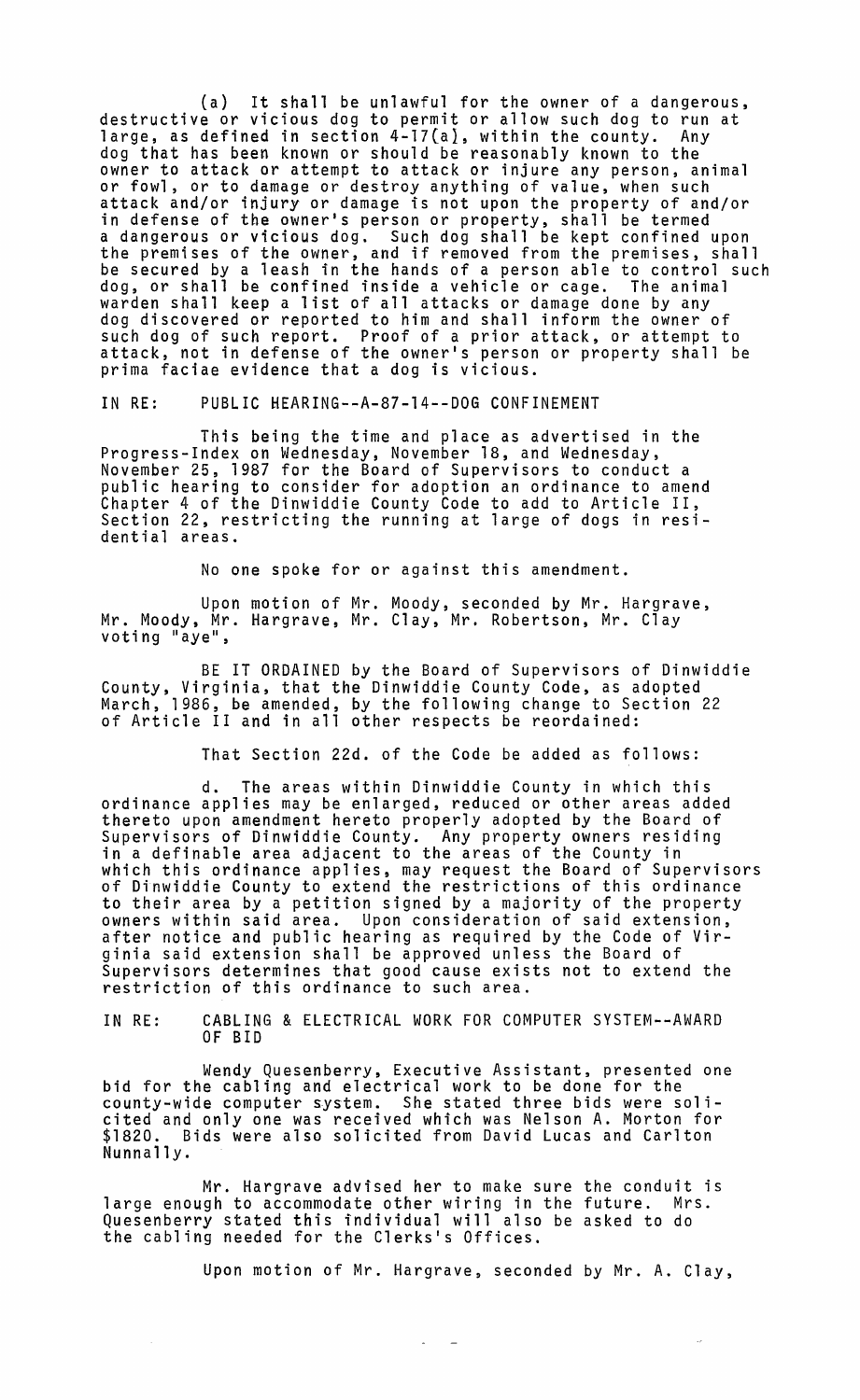Mr. Hargrave, Mr. Clay, Mr. Moody, Mr. Robertson, Mr. Clay voting "aye", the bid for \$1,820 from NelsonA. Morton was accepted to install the cabling and electrical wiring needed for the county-wide computer system.

 $\sqrt{2\pi}$ 

IN RE: APPOINTMENTS--APPOMATTOX BASIN INDUSTRIAL DEVELOPMENT CORPORAT ION' BOARD

Upon motion of Mr. A. Clay, seconded by Mr. Robertson, Mr. Clay, Mr. Robertson, Mr. Clay voting Haye", Mr. Moody, Mr. Hargrave abstaining,

BE IT RESOLVED by the Board of Supervisors of Dinwiddie County, Virginia that Mr. M~I. Hargrave, Jr. be appointed to the Appomattox Basin Industrial Development Corporation Board as the County's business representative, term expiring September 30, 1988; and

BE IT FURTHER RESOLVED by the Board of Supervisors of Dinwiddie County, Virginia that Mr. Harrison A. Moody be appointed to the Appomattox Basin Industrial Development Corporation Board as the Board of Supervisors' representative, term expiring<br>September 30, 1988.

IN RE: MCKENNEY VFD--AUTHORIZATION TO SELL 1973 CHEVROLET VAN

Mr. A. Clay presented a letter from Mr. Charles Mansfield, Mayor, Town of McKenney, expressing the Town's appreciation for' funds for the new brush truck for the McKenney VFD. Since the County contributed the major portion<br>of the cost of the new truck, Town Council passed a resolution to give the old 1973 Chevrolet vah to the County.

Upon motion of Mr. Hargrave, seconded by Mr. Moody, Mr. Hargrave, Mr. Moody, Mr. Clay, Mr. Robertson, Mr. Clay voting<br>"aye",

BE IT RESOLVED that the Board of Supervisors of Dinwiddie County, Virginia appreciates the offer of a 1973 Chevrolet van from the Town of McKenney, but declines the offer; and .

BE IT FURTHER RESOLVED that the Board of Supervisors of Dinwiddie County, Virginia suggests to the Town that they sell the van by public auction or sealed bid and use the proceeds for the McKenney VFD.

IN RE: COUNTY ATTORNEY UPDATE

Mr. Jim Cornwell, County Attorney, advised the Board that the Economic Development Administration grant for water and sewer line installation should soon be forthcoming.

He also stated that Dinwiddie Cable TV has submitted a \$5400 check for their franchise fee.

IN RE: REMOVAL OF REMAINING CEDAR TREES AT COURTHOUSE

Mr. Hargrave stated he had received alot of good comments on the'appearance of the Courthouse area since the trees were removed, and to complete the work, he felt the two remaining cedar trees should be removed.

Upon motion of Mr. Hargrave,'seconded by Mr. A. Clay, Mr. Hargrave, Mr. Clay, Mr. Hargrave, Mr. Clay, Mr. Hargrave, Mr. Clay, Mr. Clay . voting "aye", the County Administrator was authorized to remove the remaining two cedar trees on the Courthouse lawn.

IN RE: EXECUTIVE SESSION

Upon motion of Mr. Hargrave, seconded by Mr. A. Clay, Mr. Hargrave, Mr. Clay, Mr. Moody, Mr. Robertson, Mr. Clay

 $\frac{1}{\sqrt{1 + \frac{1}{\sqrt{1 + \frac{1}{\sqrt{1 + \frac{1}{\sqrt{1 + \frac{1}{\sqrt{1 + \frac{1}{\sqrt{1 + \frac{1}{\sqrt{1 + \frac{1}{\sqrt{1 + \frac{1}{\sqrt{1 + \frac{1}{\sqrt{1 + \frac{1}{\sqrt{1 + \frac{1}{\sqrt{1 + \frac{1}{\sqrt{1 + \frac{1}{\sqrt{1 + \frac{1}{\sqrt{1 + \frac{1}{\sqrt{1 + \frac{1}{\sqrt{1 + \frac{1}{\sqrt{1 + \frac{1}{\sqrt{1 + \frac{1}{\sqrt{1 + \frac{1}{\sqrt{1 + \frac{1}{\sqrt{1 +$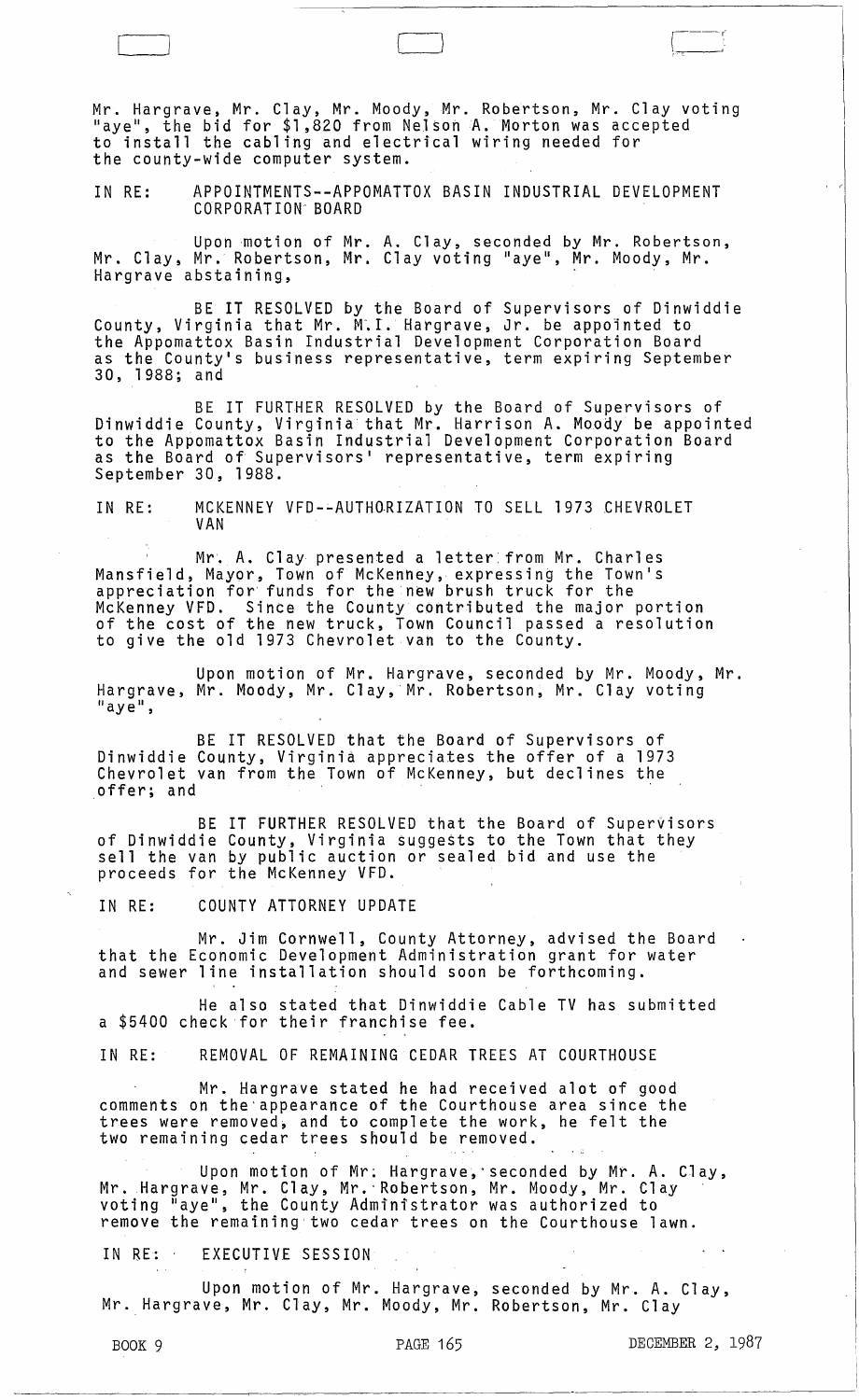voting "aye", pursuant to Sec. 2.1-344 (1) and (6) of the Virginia Freedom of Information Act, the Board moved into Executive Session at 6:12 P.M. to discuss legal and personnel The meeting reconvened into Open Session at 7:56 P.M.

IN RE: ADJOURNMENT

Upon motion of Mr. Robertson, seconded by Mr. A. Clay, Mr. Clay, Mr. Moody, Mr. Hargrave, Mr. Clay voting "aye", the meeting was adjourned until 9:00 A.M., Tuesday, December 8, 1987.

DECEMBER 8, 1987 -- 9:00 A.M. -- CONTINUATION OF DECEMBER 2, 1987 MEETING

| PRESENT: M.I. HARGRAVE, JR., VICE-CHAIRMAN ELECTION DISTRICT #3<br>$(\text{arrived at } 2:30 P.M.)$ |                                                                      |  |
|-----------------------------------------------------------------------------------------------------|----------------------------------------------------------------------|--|
| H.A. MOODY<br>G.E. ROBERTSON, JR.<br>A.S. CLAY                                                      | ELECTION DISTRICT #1<br>ELECTION DISTRICT #2<br>ELECTION DISTRICT #4 |  |

IN RE: ELECTION OF CHAIRMAN FOR MEETING

Due to the absence of the Chairman and the Vice-Chairman the County Administrator called for nominations for Chairman for this meeting. Mr. A. Clay nominated Mr. George E. Robertson, Jr. Mr. Bracey seconded the nomination. Mr. Moody moved the nominations be closed. Mr. A. Clay seconded the motion. Mr. Clay, Mr. Moody, Mr. Robertson voting "aye", Mr. G.E. Robertson was elected Chairman until the duly elected Chairman or Vice-Chairman arrives.

IN RE: 0ATH TAKEN BY MEMBERS TO TAKE OFFICE JANUARY 1, 1988

Mrs. Annie L. Williams, Clerk of the Circuit Court, delivered the Oath of Office to the Board members who will take office January 1, 1988.

IN RE: ORIENTATION PRESENTATIONS BY AGENCY & DEPARTMENT HEADS

The County Administrator welcomed the Board members and briefly discussed the duties of the County Administrator and his staff. He was followed by the following departments: County Attorney, Treasurer, Commissioner of Revenue, Extension Service, Va. Dept. of Highways & Transportation, Social Services, Water Authority, Crater Planning District Commission, Director of Planning, Building Inspector, Animal Warden, and Director of Sanitation. The members also received printed information on appointments, Va. Association of Counties, personnel management system, and the emergency operations plan for the County.

IN RE: RECESS FOR LUNCH AND TOUR OF COUNTY BUILDINGS

The Chairman declared a recess at 12:30 P.M. for lunch with the Sheriff and a tour of the County facilities. The meeting reconvened at 2:35 P.M.

IN RE: EXECUTIVE SESSION

Upon motion of Mr. A. Clay, seconded by Mr. Moody,<br>Mr. Clay, Mr. Moody, Mr. Robertson voting "aye", pursuant to Sec. 2.1-344 (6) of the Virginia Freedom of Information Act, the Board moved into Executive Session at 2:35 P.M. to discuss legal matters. The meeting reconvened into Open Session at 3:35 P.M.

MR. M.I. HARGRAVE, JR., VICE-CHAIRMAN ASSUMED THE CHAIR.

IN RE: SARA TITLE III, HAZARDOUS MATERIALS RESPONSE PROGRAM AND EMERGENCY SERVICES--REVIEW OF NEW LAWS

Mr. Wayne Halbleib, Administrator for SARA Title III, Mr. Greg Rhoads, Hazardous Materials Officer for the Department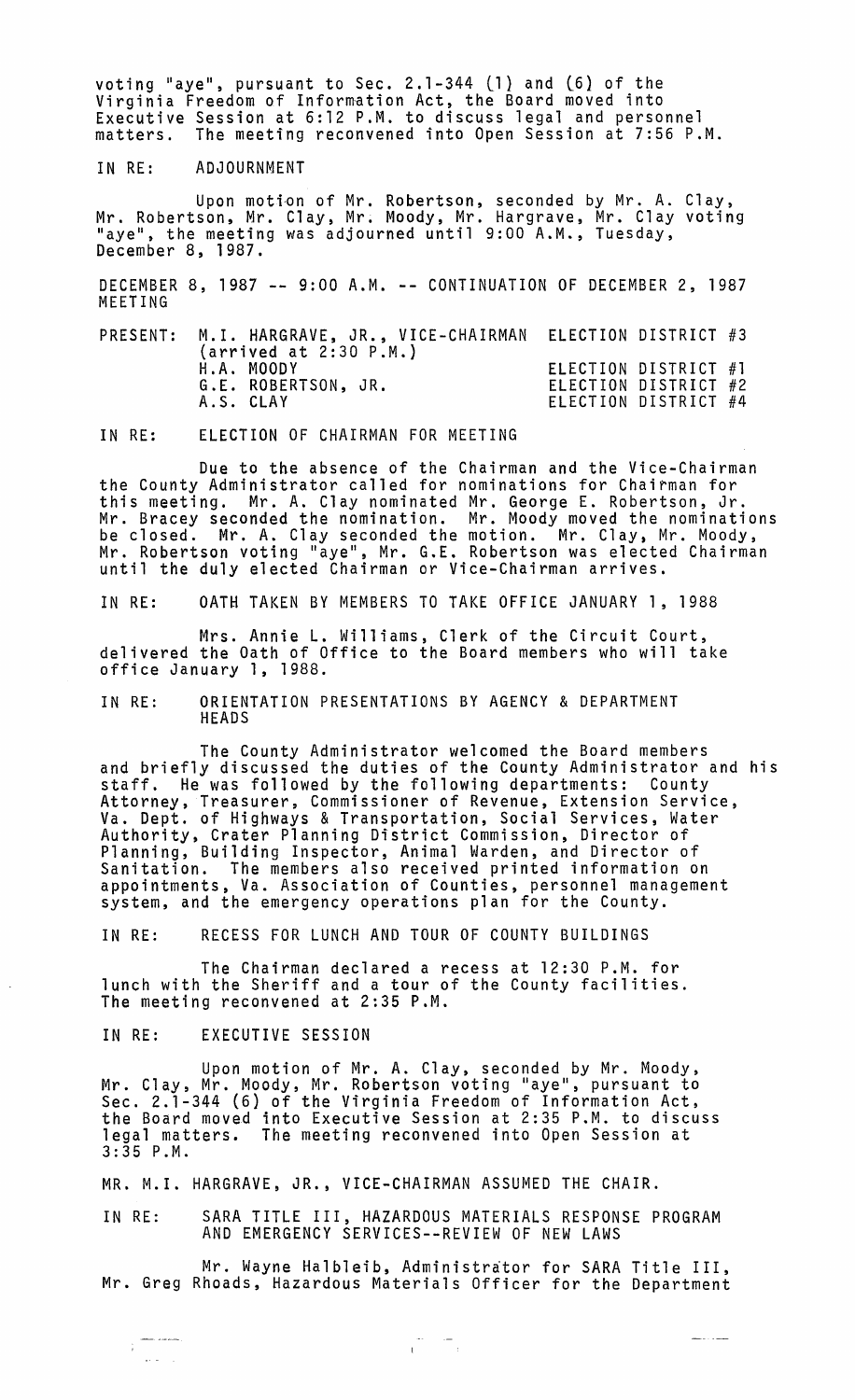of Emergency Services and Mrs. Marge Atkins, Regional Coordinator for the Department of Emergency Services were present to review the requirements that the County must meet to be in compliance with the new federal Superfund Amendments and Reauthorization Act, Title III Law, OSHA regulations and House Bill 1172 passed by the last General Assembly.

 $\Box$ 

Mr. Halbleib impressed upon the Board that the SARA regulations are federally mandated and the urgency with which they should act to come into compliance. These regulations include the appointment of a Local Emergency Planning Committee as well as an Information Coordinator. An emergency plan to deal with emergencies of this type must be developed by October 1988.

Mr. Rhoads reviewed the State's Hazardous Materials Response Program and the requirement to appoint a Hazardous Materials Officer to work with the State regional response teams.

Mrs. Atkins emphasized the growth in programs that the local Coordinator of Emergency Services is required to carry<br>out, and while funding is available from the Federal Emergency Management Agency for a full-time position, it has been greatly reduced.

Mrs. Wendy Quesenberry, Executive Assistant, has been serving as Deputy Coordinator of Emergency Services on a part-time basis. She requested that a full-time position be established, Director of Public Safety, to coordinate the requirements imposed by the new federal and state mandates, as well as serve as full-time emergency services coordinator. She stated her concern was for the volunteers and their exposure to hazardous materials incidents without expert guidance.

IN RE: ADJOURNMENT

Upon motion of Mr. A. Clay, seconded by Mr. Moody,<br>Mr. Clay, Mr. Moody, Mr. Robertson, Mr. Hargrave voting "aye",<br>the meeting was adjourned at 5:11 P.M.

WHO COMMUNIST WAS THE CHAIRMAN

ATTEST: WALLA W. *R.* F